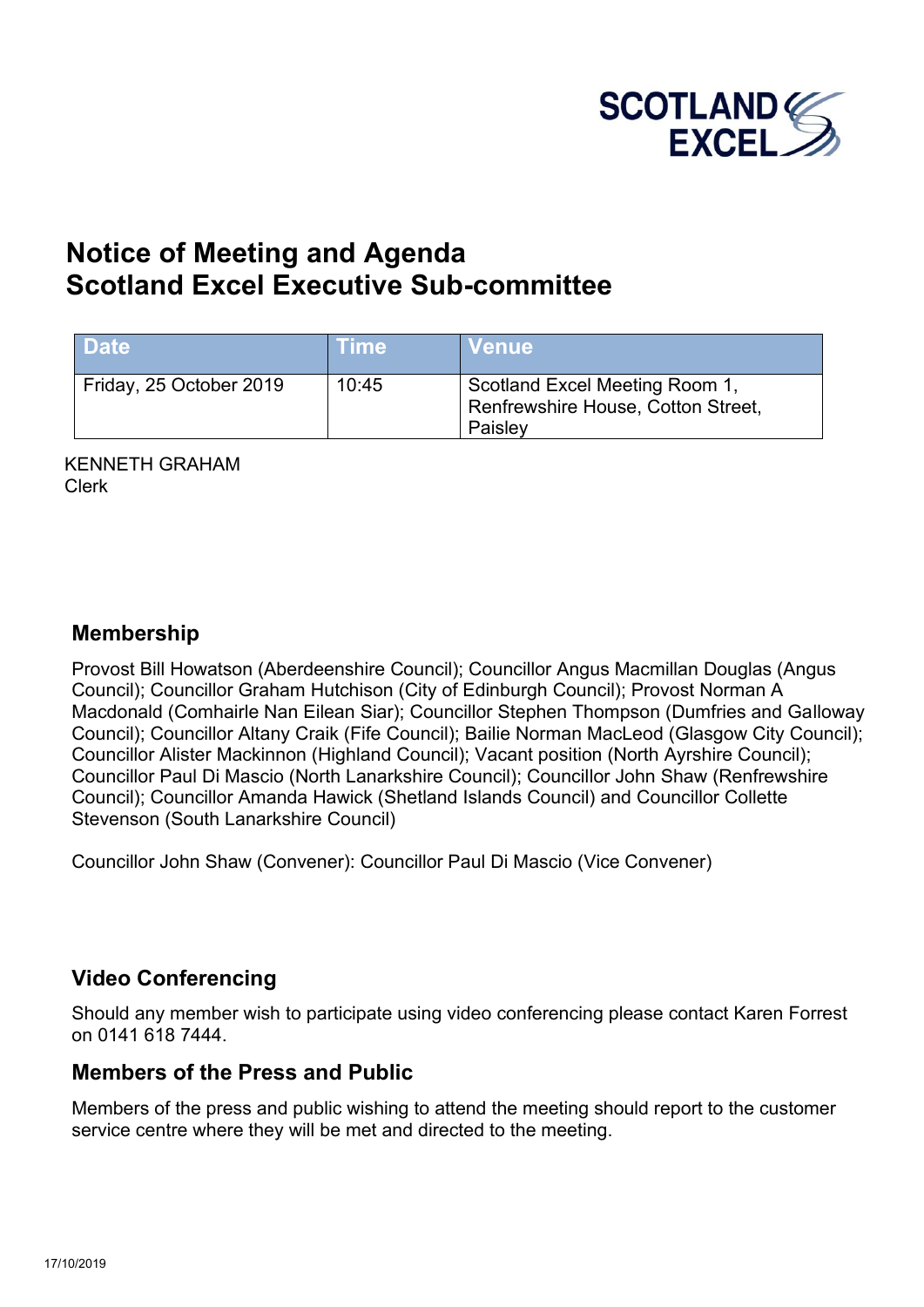## **Further Information**

This is a meeting which is open to members of the public.

A copy of the agenda and reports for this meeting will be available for inspection prior to the meeting at the Customer Service Centre, Renfrewshire House, Cotton Street, Paisley and online at <http://renfrewshire.cmis.uk.com/renfrewshire/CouncilandBoards.aspx> For further information, please either email [democratic-services@renfrewshire.gov.uk](mailto:democratic-services@renfrewshire.gov.uk) or telephone 0141 618 7112.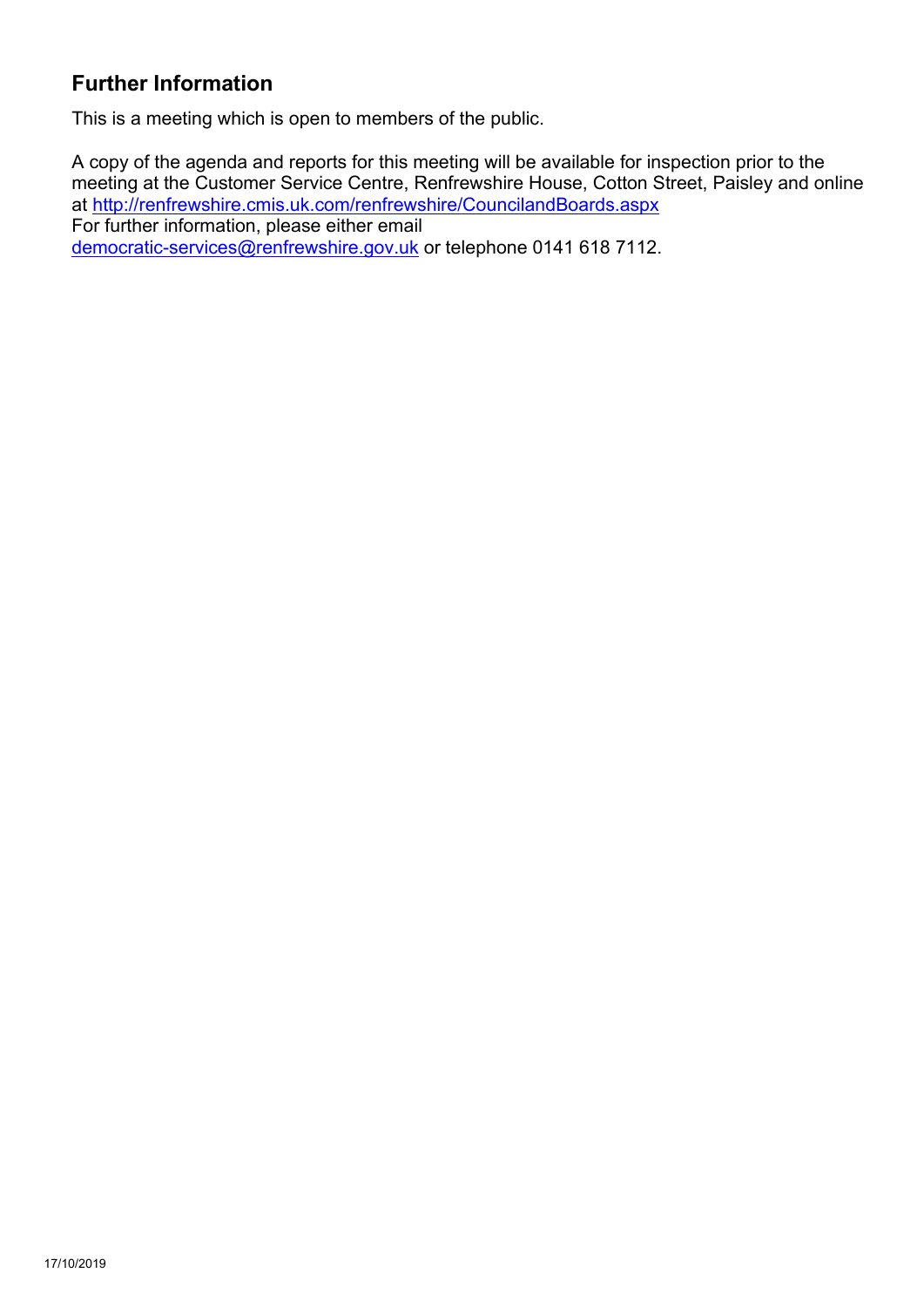## **Items of business**

## **Apologies**

Apologies from members.

### **Declarations of Interest**

Members are asked to declare an interest in any item(s) on the agenda and to provide a brief explanation of the nature of the interest.

| 1                | <b>Minute</b>                                                                  | $5 - 6$   |
|------------------|--------------------------------------------------------------------------------|-----------|
|                  | Minute of meeting of the Executive Sub-committee held on 20<br>September 2019. |           |
| $\boldsymbol{2}$ | <b>Revenue Budget Monitoring</b>                                               | $7 - 10$  |
|                  | Joint report by Treasurer and Director of Scotland Excel.                      |           |
| 3(a)             | <b>Contract for Approval: Provision of Debt Recovery and</b>                   | $11 - 24$ |
|                  | <b>Sheriff Officer Services</b>                                                |           |
|                  | Report by Director of Scotland Excel.                                          |           |
| 3(b)             | <b>Contract for Approval: Security Services and Cash</b>                       | $25 - 42$ |
|                  | <b>Collection</b>                                                              |           |
|                  | Report by Director of Scotland Excel.                                          |           |
| 4(a)             | <b>Request for Associate Membership: Loreburn Housing</b>                      | $43 - 44$ |
|                  | <b>Association Limited</b>                                                     |           |
|                  | Report by Director of Scotland Excel.                                          |           |
| 4(b)             | <b>Request for Associate Membership: Scottish Legal Aid</b>                    | $45 - 46$ |
|                  | <b>Board</b>                                                                   |           |
|                  | Report by Director of Scotland Excel.                                          |           |
| 4(c)             | <b>Request for Associate Membership: University of</b>                         | $47 - 48$ |
|                  | <b>Strathclyde</b>                                                             |           |
|                  | Report by Director of Scotland Excel.                                          |           |
| 5                | <b>Scotland Excel Conference and Supplier Excellence</b>                       | 49 - 52   |
|                  | <b>Awards 2020</b>                                                             |           |
|                  | Report by Director of Scotland Excel.                                          |           |
|                  |                                                                                |           |